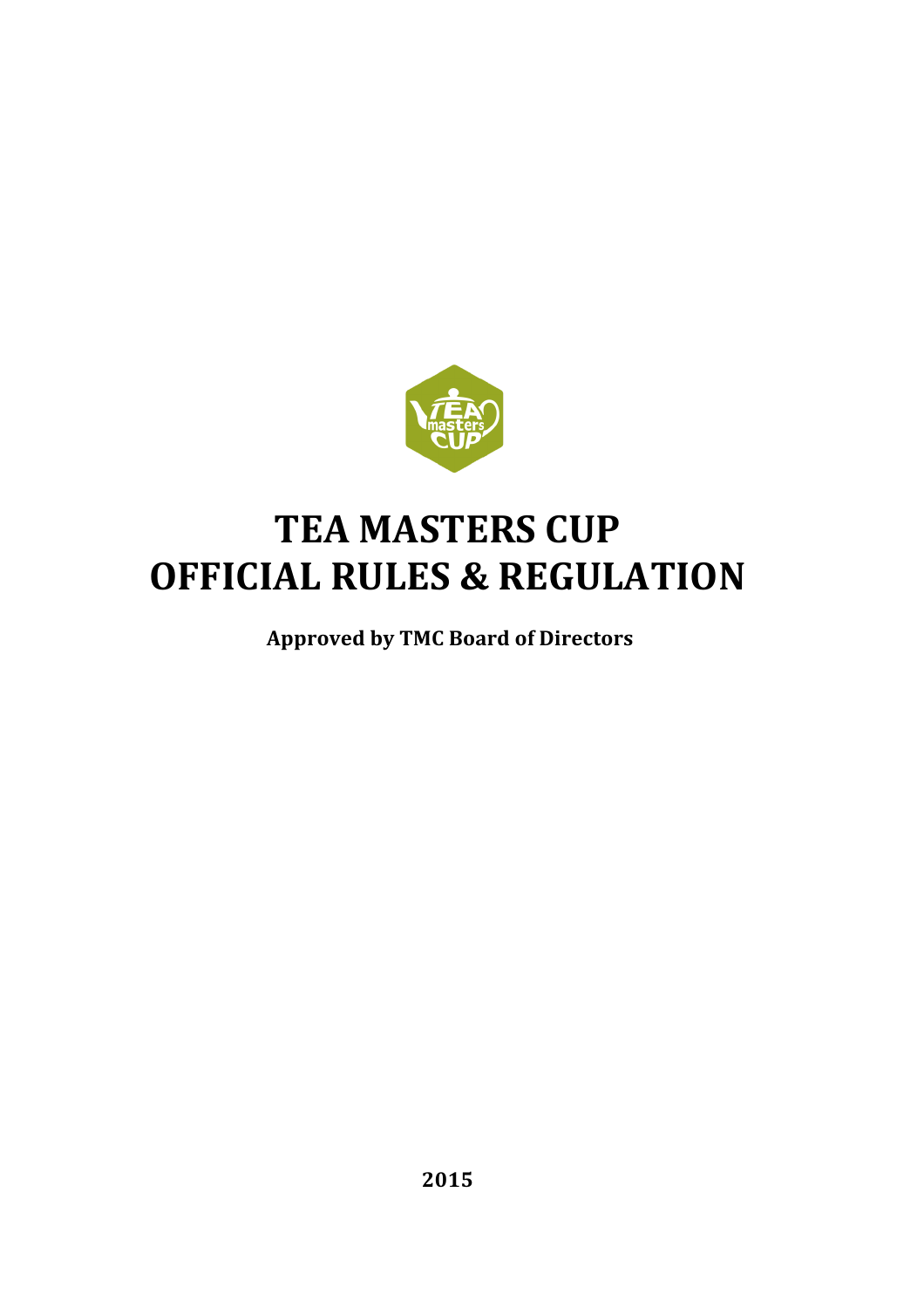# **1. General Provisions**

1.1. Tea Masters Cup (hereafter "the Cup") is an international competition among tea industry professionals (hereafter "Masters").

1.2. The Cup aims to:

- foster the development of high cultural traditions involving tea consumption;
- raise the prestige of careers in the tea industry
- identify promising tea industry professionals and aid their career growth and professional development
- foster professional development and exchange of ideas among specialists in the hospitality industry, the specialized retail/wholesale industry and the tea processing industry
- improve product and service quality in establishments where tea is consumed
- develop and promote new approaches to preparing and serving tea
- raise the status of tea culture among consumers
- 1.3. The Cup comprises events in three categories: Tea Preparation, Tea Pairing, and Tea Tasting.
- 1.4. The owner and organizer of the Cup is Tea Masters Cup, Ltd, Rooms 05-15, 13A/F, South Tower, World Finance Centre, Harbour City, 17 Canton Road, Tsim Sha Tsui, Kowloon, Hong Kong (hereafter "TMC").
- 1.5. The Cup is held once annually and consists of national qualifying competitions and the final competition. The final competition is held after the completion of national qualifying competitions in countries that have organizations authorized to hold such competitions by TMC. If the number of participants in the national competitions is sufficiently large, multiple competition rounds may be conducted as necessary.
- 1.6. In referring to the final stage of the Cup, the following format is used: "Tea Masters Cup International". In referring to the national qualifying competitions, the following format is used: "Tea Masters Cup + *country name*" (for example, "Tea Masters Cup Russia"). If necessary, a year may be appended to the designation of a final competition (for example, "Tea Masters Cup International 2015").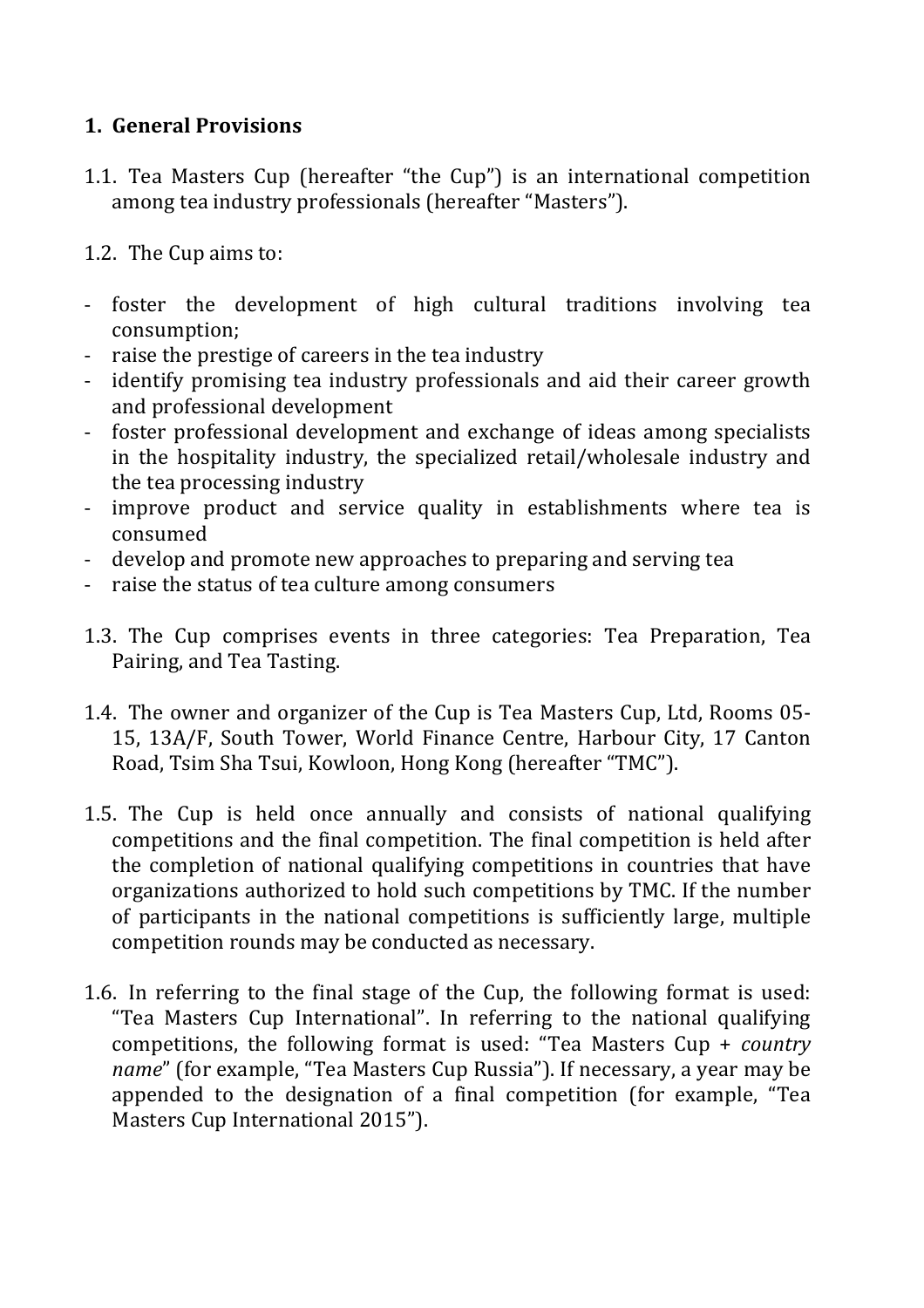- 1.7. National organizations authorized by TMC (hereafter "national bodies") coordinate national qualifying competitions, establish and maintain communication with the Masters and promote the Cup in their countries.
- 1.8. When designating a national body, TMC gives priority to organizations that:
- conduct operations inside the country
- are ready and willing to hold competitions in accord with these Official Rules and Regulations
- are prepared to take other necessary actions and fulfil their obligations to TMC, as specified in the relevant agreements.

Other factors taken into consideration:

- absence of conflict of interest with market participants in organizing industry-wide events
- availability of material and human resources
- previous experience organizing similar competitions
- the organization's level of expertise and reputation in the country

Additional factors may be considered if deemed necessary by TMC.

- 1.9. English is the designated language of the final stage of the Cup and of the official correspondence by TMC. National qualifying competitions and relevant intra-country correspondence may be conducted in any language convenient to the organizers and participants.
- 1.10. To conduct the final stage of the Cup, at the beginning of each annual competition cycle TMC forms the Principal Organizing Committee (hereafter "the Committee") and appoints a Head Judge of the Cup who automatically becomes a member of the Committee.
- 1.11. To conduct national qualifying competitions, a country's national body forms a national organizing committee and appoints a Head Judge of the national competition. National organizing committees and national Head Judges coordinate their activities with the Committee and the Head Judge of the Cup.
- 1.12. The start date of each annual competition cycle is determined by TMC. As a rule, the final stage of the Cup must take place before the end of the current competition cycle.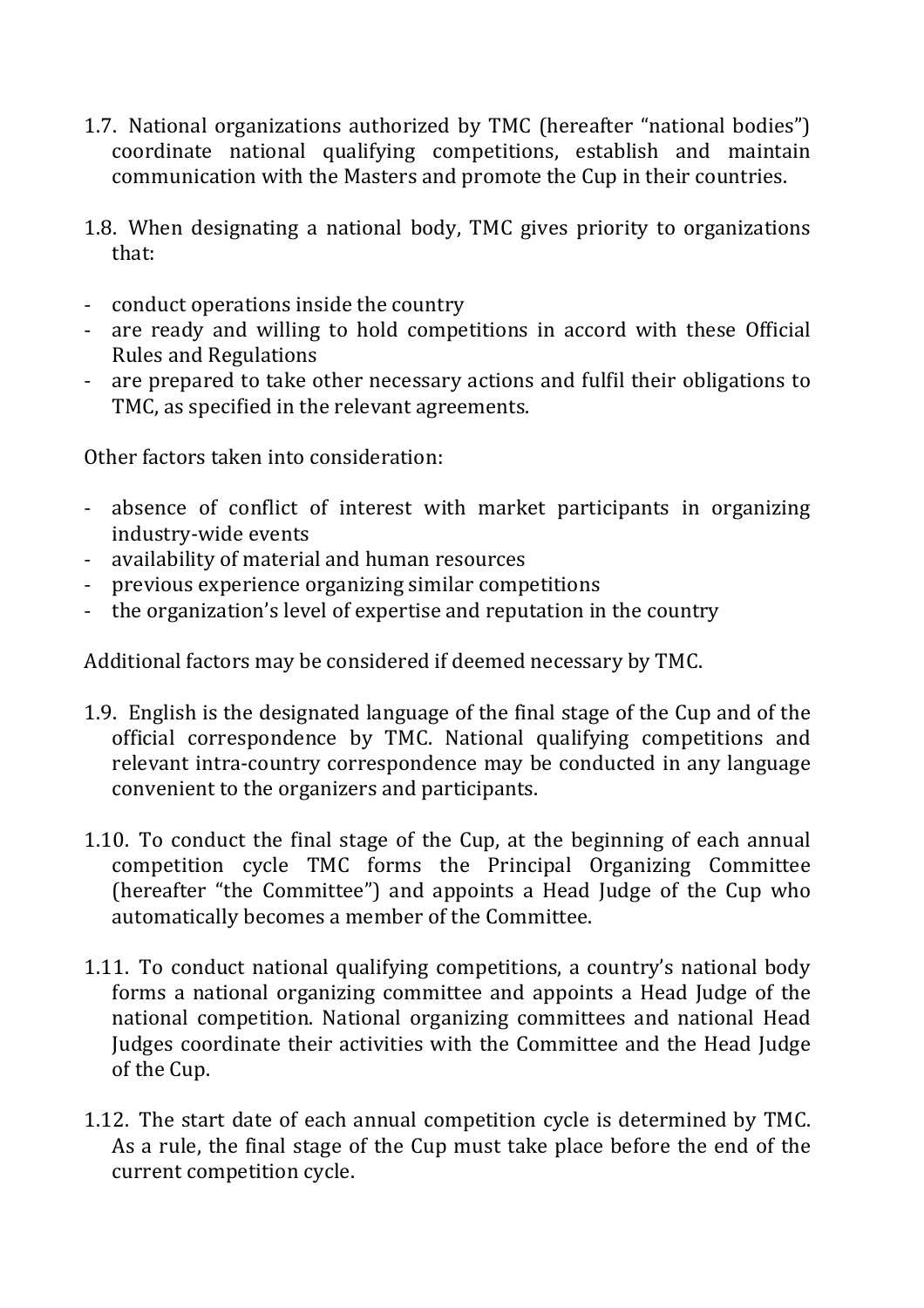#### **2.** Rule violations and the appeals process

- 2.1. Adherence to the Official Rules and Regulations (hereafter "the Rules") by organizers and participants at every stage of the Cup is mandatory.
- 2.2. A Master who violates any provision of the Rules may be disqualified, except in cases where such violation was unavoidable due to special circumstances.
- 2.3. A decision to disqualify a Master is made by the organizing committee of the competition during which the violation took place. Such a decision, together with reasons for disqualification, including a detailed description of the violation, should be communicated to the Master within 7 business days of the decision. If the decision to disqualify was made by a national organizing committee, a copy of the decision must be submitted to the Committee within 7 business days of the decision.
- 2.4. Potential violations of the Rules by the judges are also investigated by the organizing committee of the competition during which these violations took place. If a violation is sufficiently serious, a judge who commits it may be removed from the competition and barred from further service as a judge, temporarily or permanently. A decision to disqualify a judge, together with reasons for disqualification, including a detailed description of the violation, should be communicated to the judge within 7 business days of the decision. If the decision to disqualify was made by a national organizing committee, a copy of the decision must be submitted to the Committee within 7 business days of the decision.
- 2.5. Masters and Judges have the right to appeal the decision to disqualify before the Committee. To do so, an appellant must submit a written statement to the Head Judge, explaining in detail his or her decision to appeal. The statement must include the name of the appellant, his or her contact information, date and time of the alleged violation, a detailed description of the situation and the action/decision that was taken by the appellant. The appeal must be filed before the Committee within 7 business days of the date on which a written copy of the decision to disqualify was received by the appellant. The appeal shall be decided during a session of the Committee, and a written decision signed by the Head Judge shall be delivered to the appellant no later than 30 business days after the date of the appeal.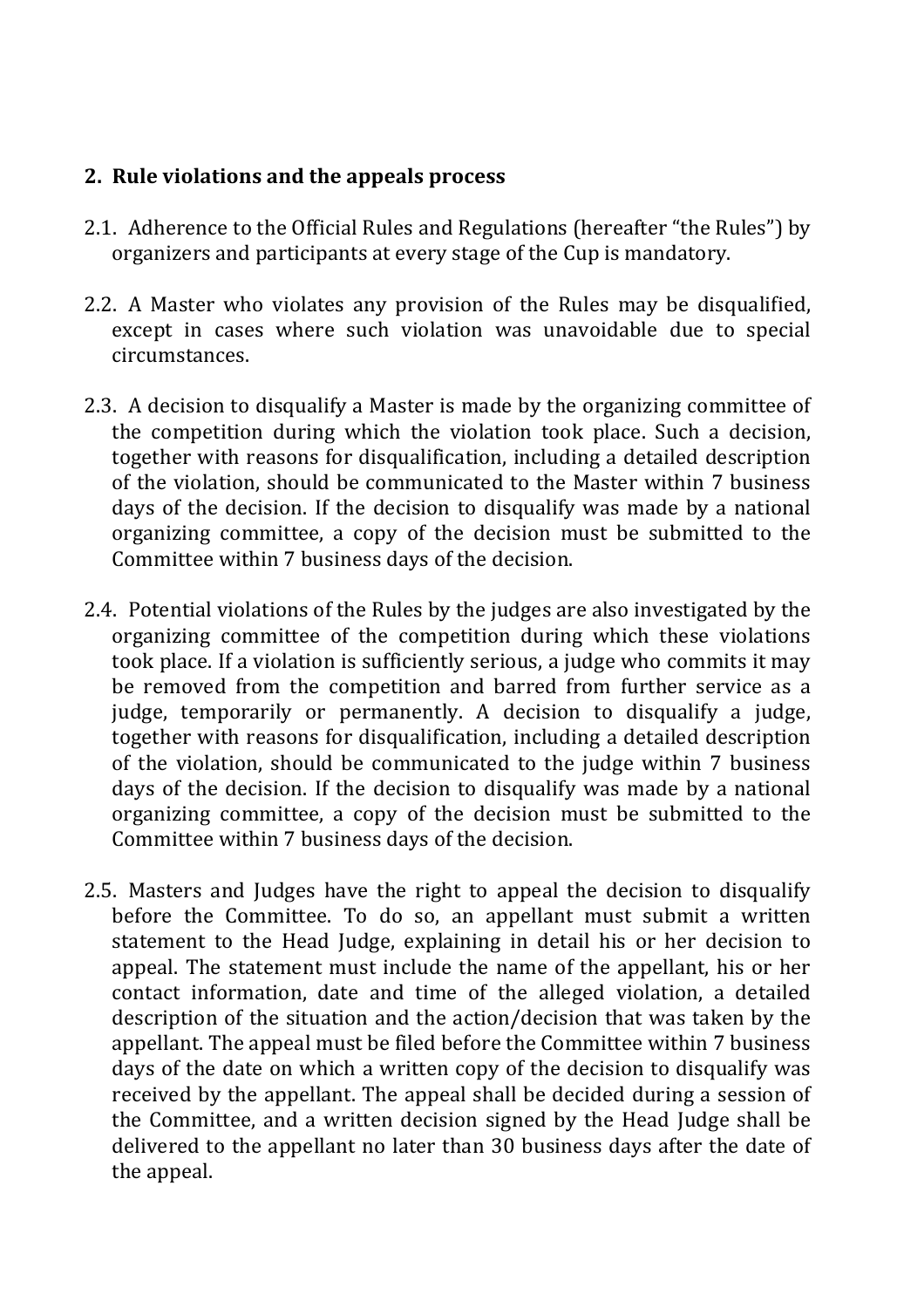- 2.6. Any other decisions concerning competition rules, judging and outcomes can also be appealed by any participant in the competition. To do so, an appellant must submit a written statement to the organizing committee of the competition during which the disputed situation took place. The statement must include the name of the appellant, his or her contact information, date and time of the incident, a detailed description of the situation and the action/decision that was taken by the appellant. The appeal must be decided within 7 business days and a decision delivered to the appellant. If the decision is made by a national organizing committee, a copy of the decision must be submitted to the Committee within 7 business days of the decision. The decision of a national organizing committee may be appealed to the Committee. To do so, the appellant must submit a request to the Committee within 30 business days of the decision by the national organizing committee.
- 2.7. Any decision by the Committee is final and cannot be appealed.
- 2.8. These Rules and any national provisions concerning the conduct of the national qualifying competitions may be changed by TMC and by the national organizing committees respectively at any time; however, any such changes must be announced and come into effect no later than 30 business days before the start of a competition.

### **3.** Participation in the competitions

- 3.1. A Master may compete in any of the three categories, and in several categories at once. A Master who wins in one category shall be declared the champion in that category and shall receive a commemorative trophy. A Master who wins in all three categories shall be declared absolute champion.
- 3.2. To be eligible to compete in the final stage of the Cup, a Master must pass the qualifying competition in his/her country of residence.
- 3.3. To be eligible for participation in a qualifying stage of the Cup, a Master must have citizenship or permanent residence of the country in which the competition is taking place, submit an application and fill out a personal data form approved by the national organizing committee of his or her country of residence. Participation in the qualifying competition more than once during a single competition cycle is not allowed. Additional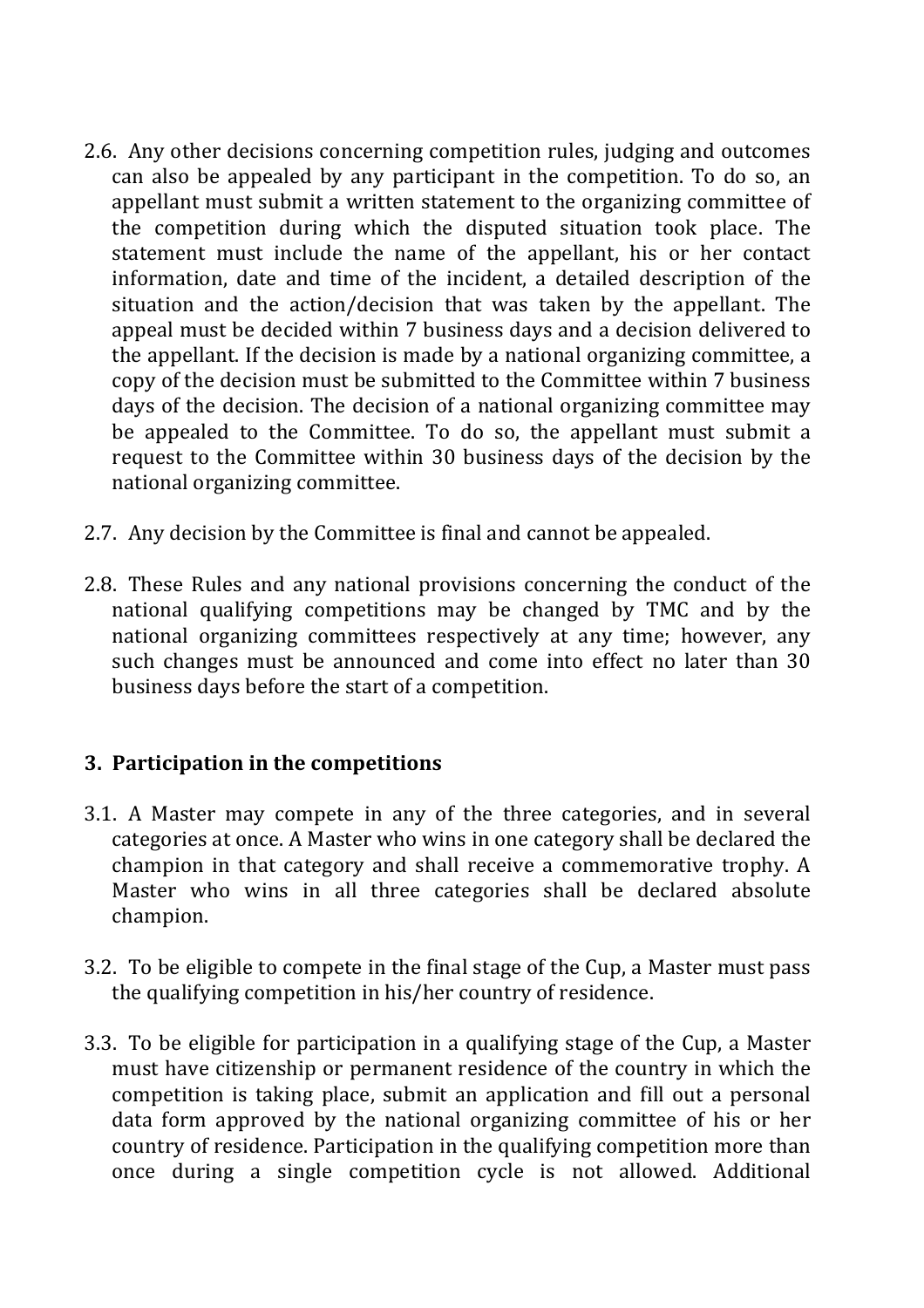requirements for participation may be established by national organizing committees and may vary from country to country; however, such requirements shall not contradict these Rules and must follow the guiding principles of the Cup, such as openness, transparency and involvement of the maximum feasible number of interested participants.

- 3.4. Rules of national qualifying competitions can also be altered and/or supplemented by national organizing committees in accordance with any country-specific requirements and preferences; however, such changes shall not contravene the general principles of the Cup. Any differences between the rules of national qualifying competitions and these Rules must be announced to national qualifying competition participants.
- 3.5. Participation in a qualifying or final stage of the Cup implies that a Master is familiar with and agrees to comply with these Rules. A violation of the Rules at any stage of the competition may result in disqualification.
- 3.6. A Master who has secured the right to compete in the final stage of the Cup by winning a national qualifying competition but who is unable for any reason to participate in the final stage cedes that right to the Master who came in the second place in the relevant category of the qualifying competition. This rule shall be applicable at every stage of the competition.
- 3.7. If a country fails, for any reason, to hold a national qualifying competition, but has a number of participant slots reserved for its representatives at the final stage of the Cup, then that country's quota of participants shall be distributed by lottery among competitors from other countries who have come in the second or third place in their national qualifying competitions and are interested in competing in the final stage of the Cup.
- 3.8. The rules for assigning quotas may be changed by the Committee. If possible, such changes shall be put into effect no later than six months before the date of the final stage of the Cup.
- 3.9. Any expenses necessary for competing in the Cup at any stage are the sole responsibility of the Masters, unless explicitly stated otherwise in the Rules, decisions of the Committee, decisions of national organizing committees or other bodies authorized to make such decisions by TMC.
- 3.10. Organizers of the Cup and their authorized representatives have the right to use the name, likeness, publicly available information and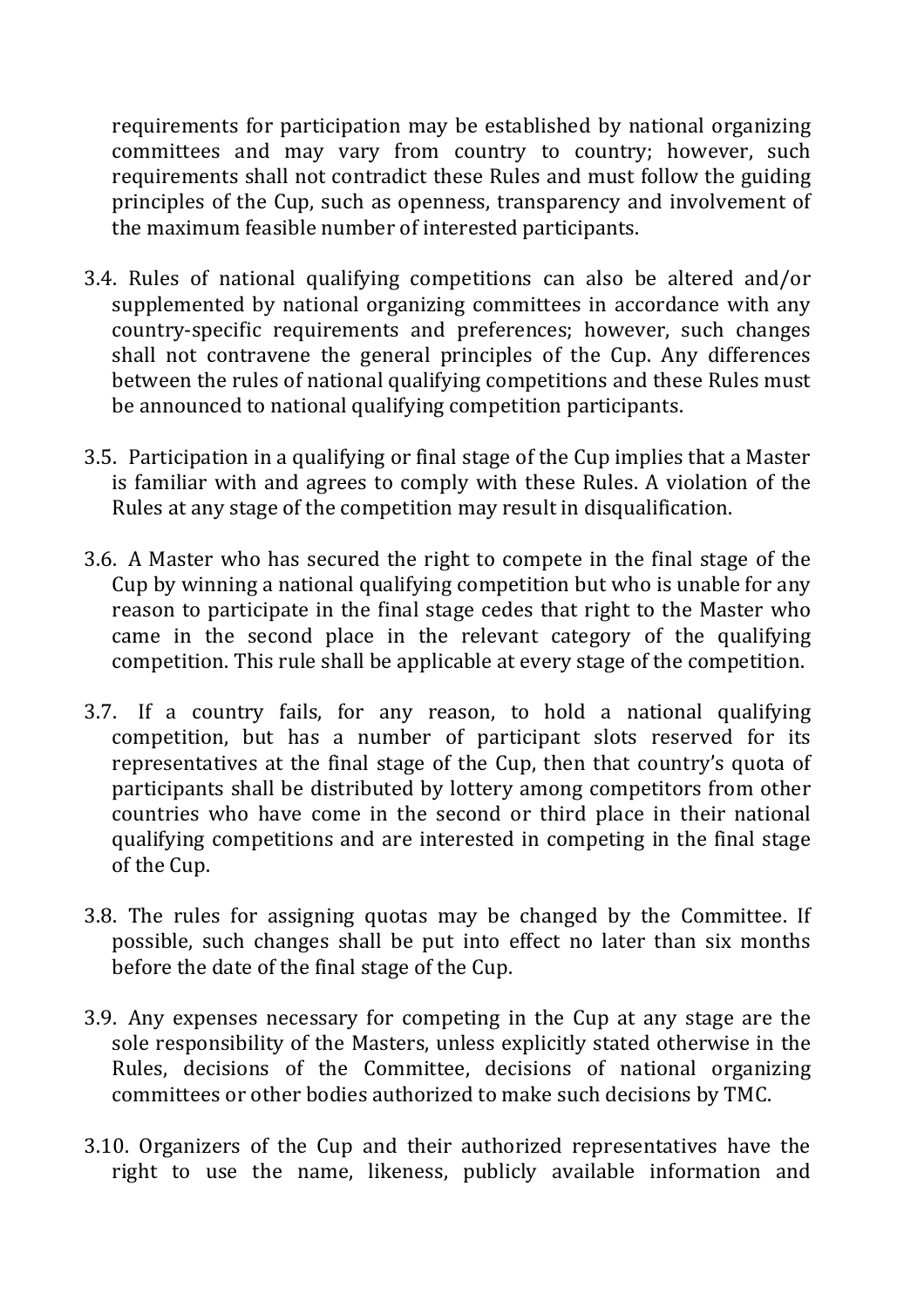competition scores of any participant in any stage of the Cup in any format, without monetary compensation, for any purpose related to the promotion of tea, tea culture and the Cup.

3.11. As a rule, the number of participants in the final stage of the Cup in each category is set by the Committee prior to the start of the competition cycle. It is determined by the number of national bodies, taking into account other circumstances that may limit the number of participants. In any case, the number of participants in each category shall not be less than 5. The number of participants in national qualifying competitions is determined independently by national organizing committees, taking into account country-specific circumstances.

# **4. Competition in the Tea Preparation category**

- 4.1. A Master competing in this category is given 15 minutes to demonstrate the skill of tea preparation by brewing and presenting two beverages:
- A tea from a set of samples selected in advance by the organizing committee of the competition
- A Master's Tea, a beverage prepared according to the Master's own recipe using any type of tea, pure as well as flavored. In preparing this beverage, the Master is allowed to use any legally available ingredients; however, the primary component of the beverage must be tea proper, *i.e.* a product made from leaves and buds of the species *Camellia Sinensis*.
- 4.2. Both beverages must be prepared in front of the jury, sequentially or in parallel.
- 4.3. In preparing the beverages, the Master may use any brewing method and any equipment for heating water and brewing tea. For preparing tea from the organizing committee's samples, all Masters use the same water provided by the organizing committee; for preparing the Master's Tea, Masters may use their own water.
- 4.4. The amount of prepared beverage must be sufficient to allow each judge to adequately evaluate its quality. The beverages must be served to every judge and, if possible, simultaneously.
- 4.5. The preparation and serving of beverages may incorporate a commentary or narrative by the Master, as well as any other forms of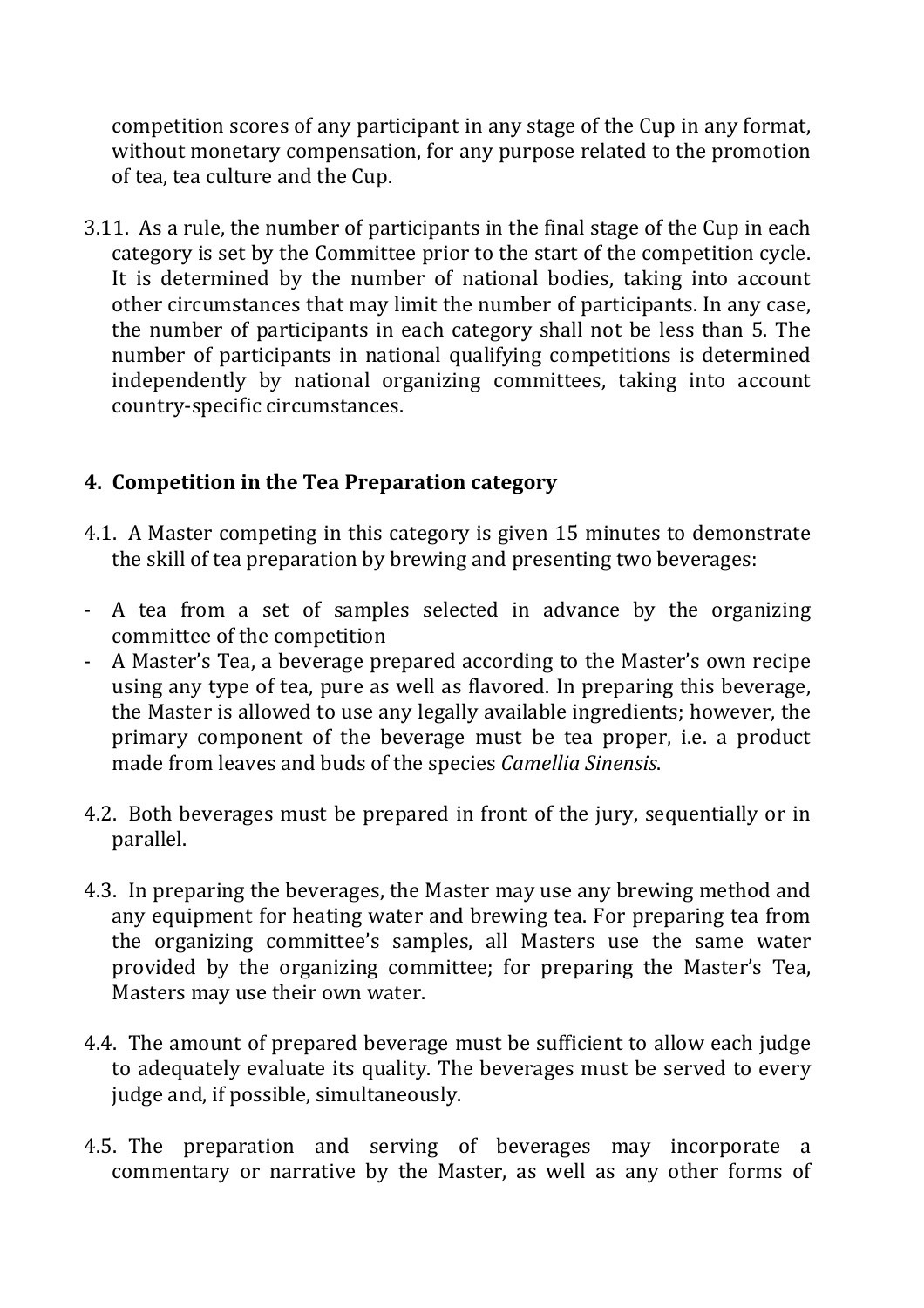entertainment (singing, music, dance), as long as these are performed solely and personally by the Master.

- 4.6. The Master's performance is scored in the following rubrics: aroma, taste, aftertaste, technique, beverage presentation, personal charisma and time. Judges record their scores in the corresponding scoring forms.
- 4.7. If a Master takes more than the allotted amount of time to complete the performance, he or she receives a penalty. For each full extra minute the judges deduct 10% of the final score (rounded down). For example, given the final score of 86, one extra minute results in the deduction of 8 points  $(10\%)$  and 2 minutes 30 seconds result in the deduction of 17 points  $(20\%)$ .
- 4.8. Before the start of the competition, the Head Judge announces the types of tea included in the set of samples selected for the performance by the organizing committee. Masters have 20 minutes to familiarize themselves with the teas included in the sample, to select brewing methods and to plan their performances. During this time, Masters can brew and taste the teas from the sample.
- 4.9. Before the start of his or her performance, each Master informs the judges about the type of tea he or she is going to use to prepare the Master's Tea.

### **5. Competition in the Tea Pairing category**

- 5.1. A Master competing in this category must demonstrate the skill of presenting tea in combination with a light food/snack. The Master has 10 minutes to prepare his or her composition and 10 minutes to present it to the judges.
- 5.2. The Master may use any type of tea proper (i.e. a product made from leaves and buds of the species *Camellia Sinensis*), any brewing method and any flavorings. The tea must be presented to the jury ready for consumption, with the amount of food/snack sufficient to evaluate the combination.
- 5.3. The Master's performance is scored in the following rubrics: neatness, visual appeal, taste, presentation, reproducibility, modifiability and time. Judges record their scores in the corresponding scoring sheets.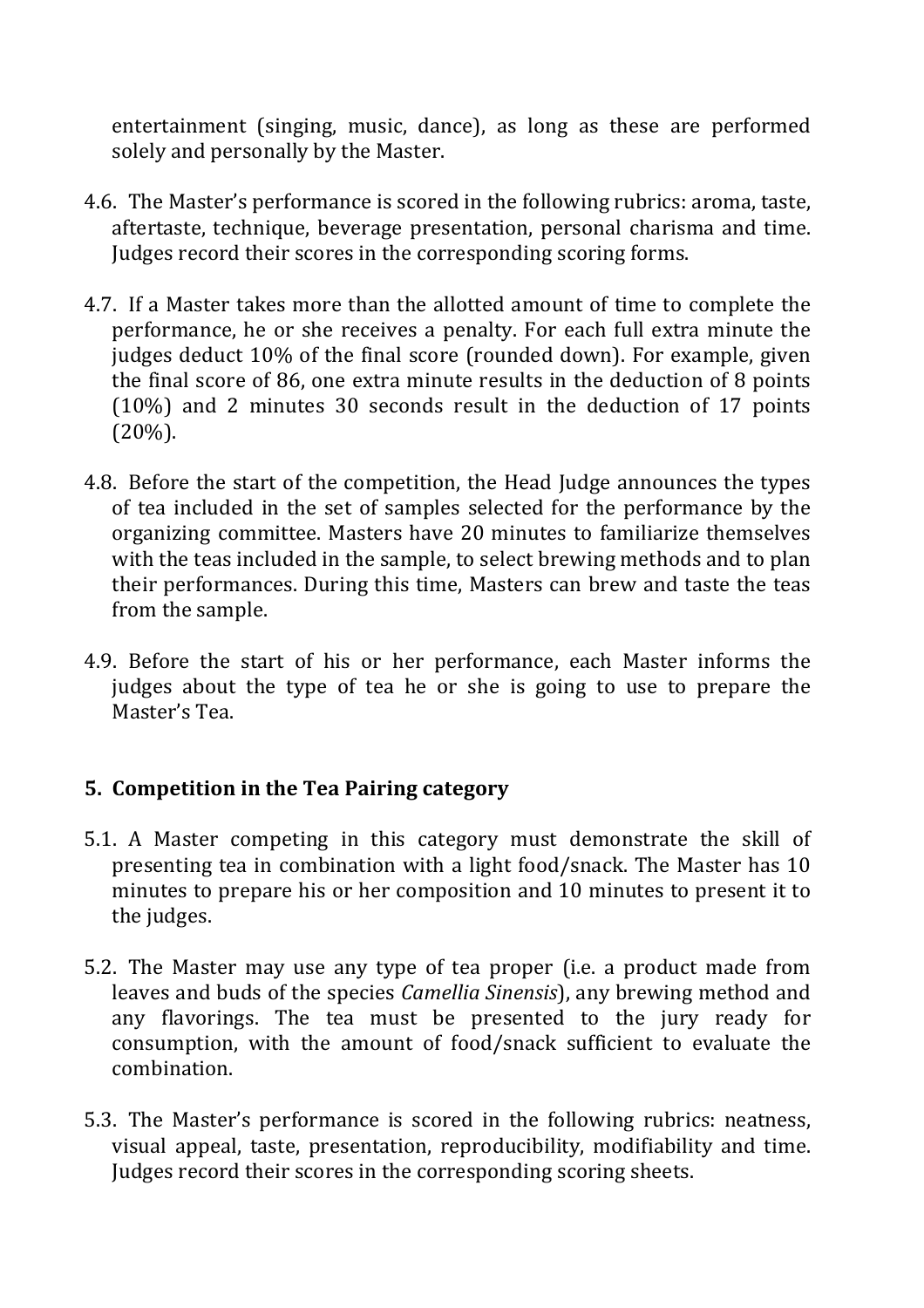5.4. If a Master takes more than the allotted amount of time, he or she receives a penalty. For each full extra minute the judges deduct 10% of the final score (rounded down). For example, given the final score of 27, one extra minute results in the deduction of 2 points  $(10\%)$  and 2 minutes 30 seconds result in the deduction of 5 points  $(20\%)$ .

### **6. Competition in the Tea Tasting category**

- 6.1. A Master competing in this category must demonstrate the skill of degustation by being able to identify beverage samples. Competition in this category may have one of two formats: identification of single varieties of tea and identification of multi-component beverages. In working with single tea varieties, the Master has to identify the name or the variety of the tea; for multi-component beverages, each component of the beverage must be identified, along with that component's unique taste and flavor characteristics.
- 6.2. The decision to use both formats in this competition category is made by the appropriate organizing committee no later than 2 months prior to the competition, to allow Masters sufficient time to prepare.
- 6.3. Competition in the single variety format will consist of two stages: the preliminary tasting stage and the final competition stage.
- 6.4. During the preliminary tasting stage, competitors will have a chance to taste ten different samples of tea, labeled with a unique identification code and the country of origin (additional information may be included at the discretion of the organizing committee), and memorize their taste and flavor characteristics. If necessary, Masters may write this information down on their personal degustation forms.
- 6.5. All ten tea samples presented to Masters at this stage of the competition must be close in their level of fermentation and free of any flavorings.
- 6.6. The teas for the preliminary stage of the competition are prepared by representatives of the organizing committee (volunteers) under uniform conditions (water, temperature, brewing time, equipment) specified by the Head Judge.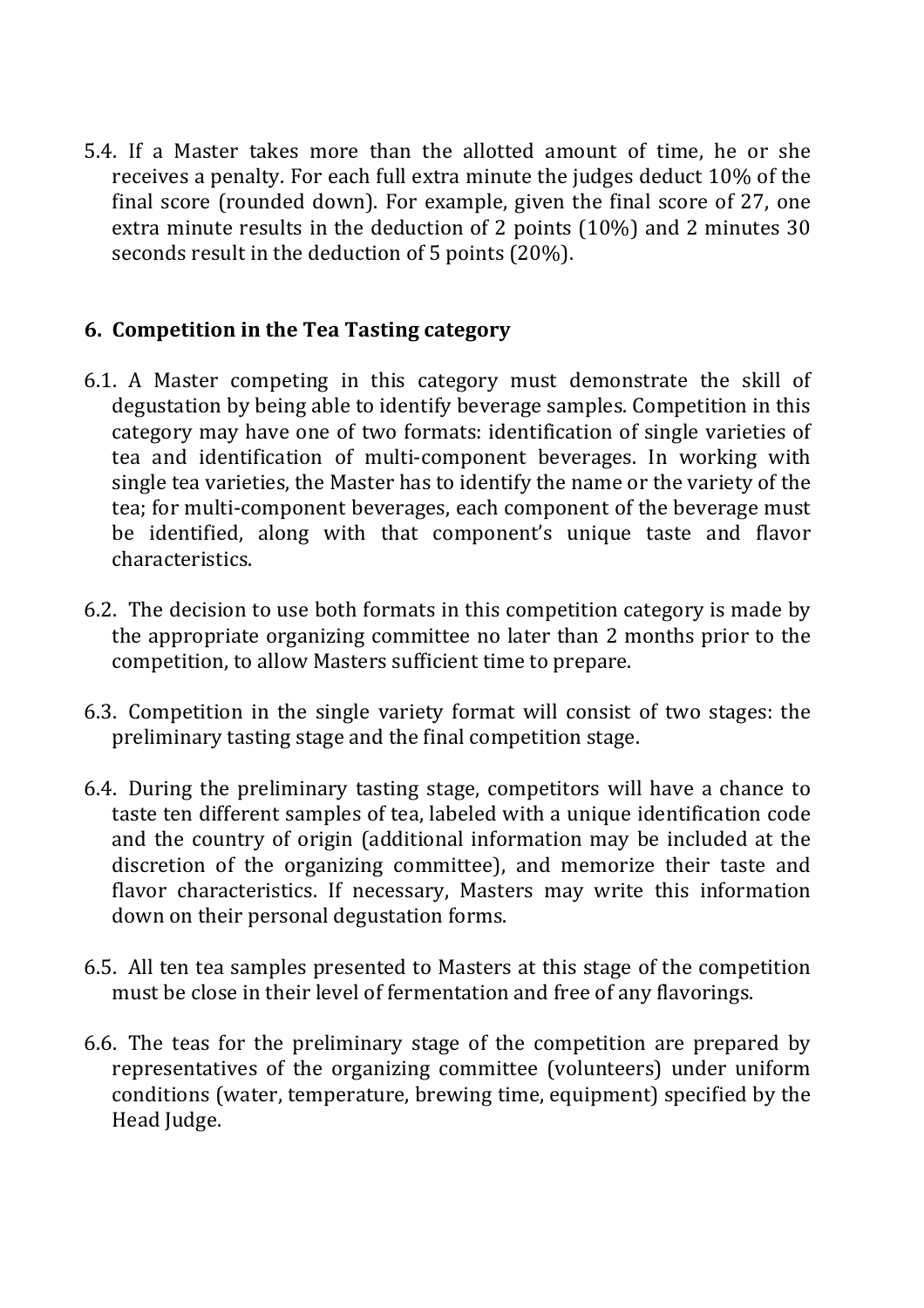- 6.7. During the final stage, competitors must identify five samples of tea selected randomly by the Head Judge from the ten samples presented during the preliminary stage. Each of the five samples is brewed by volunteers under the supervision of the Head Judge at a location inaccessible to the competitors; the quantity of tea shall be sufficient to allow for simultaneous careful degustation by all competitors. The prepared teas are strained and poured into an intermediate container for uniform mixing, and from there  $-$  into teapots, so that each competitor has five teapots, one with each of the tea samples. Each teapot shall be marked with an identification code unknown to the competitors. Sets of five teapots with five identical teacups will be brought out onto the competition floor and given to the competitors.
- 6.8. When a Master is ready to begin the degustation, he or she says, "Ready!" and a representative of the organizing committee starts the timer. The time limit for the single variety degustation is 5 minutes. If the Master finishes in less than 5 minutes, he or she raises a hand and says, "Ready!" The representative then stops the timer, collects the participant's degustation form and records on it the time elapsed. Any changes made by the Master to the degustation form after the timer is stopped will not be considered by the judges.
- 6.9. For every correctly identified tea sample the Master is awarded 1 point. The competitor with the largest number of points becomes the winner.
- 6.10. If the scores are tied (several competitors have the same number of points), then the competitor who has completed the identification in the least amount of time becomes the winner.
- 6.11. If two or more Masters have completely identical results (number of points and time in seconds), then special additional rounds of the competition between them shall be conducted following the same format (for each round, the Head Judge will select a new set of 5 tea samples for identification from the original 10), until the winner is determined.
- 6.12. Competition in the multi-component beverage format will also consist of two stages: the preliminary tasting stage and the final competition stage.
- 6.13. During the preliminary tasting stage, competitors will taste ten different components (teas, herbs, pieces of fruit and berries, oils, etc.) and memorize their taste and flavor characteristics. If necessary, Masters may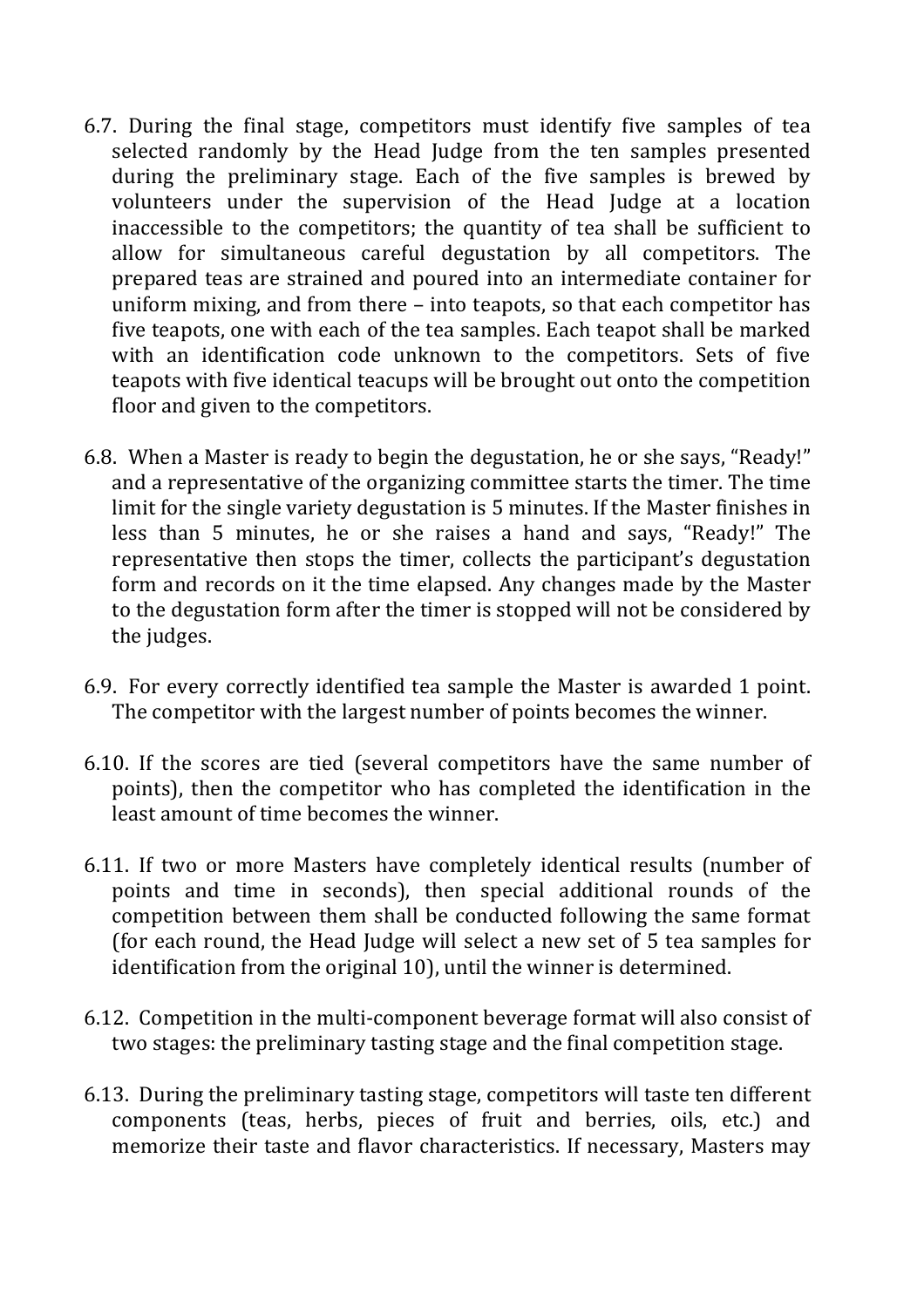brew/submerge samples in hot water and write any necessary information down on their personal degustation forms.

- 6.14. During the final stage of the competition, Masters will need to identify all components in a 5-component beverage prepared from components selected by the Head Judge after the completion of the preliminary stage and blended by volunteers according to the Head Judge's recipe. The blend is prepared by volunteers under the supervision of the Head Judge at a location inaccessible to the competitors; the quantity of the beverage shall be sufficient to allow for simultaneous careful degustation by all competitors. The prepared beverage is strained and poured into an intermediate container for uniform mixing, and from there  $-$  into teapots, so that each competitor has his or her individual teapot.
- 6.15. When a Master is ready to begin the degustation, he or she says, "Ready!" and a representative of the organizing committee starts the timer. The time limit for the multi-component beverage degustation is 3 minutes. The Master shall write down on his or her degustation form all the components of the beverage. If the Master finishes in less than 3 minutes, he or she raises a hand and says, "Ready!" The representative then stops the timer, collects the participant's degustation form and records on it the time elapsed. Any changes made by the Master to the degustation form after the timer is stopped will not be considered by the judges.
- 6.16. For every correctly identified component of the beverage the Master is awarded 1 point. The competitor with the largest number of points becomes the winner.
- 6.17. If the scores are tied (several competitors have the same number of points), then the competitor who has completed the identification in the least amount of time becomes the winner.
- 6.18. If two or more Masters have completely identical results (number of points and time in seconds), then special additional rounds of the competition between them shall be conducted following the same format (for each round, the Head Judge will select a new set of 5 components for identification from the original 10), until the winner is determined.
- 6.19. To ensure accurate timing, each Master shall be timed by a separate representative of the organizing committee.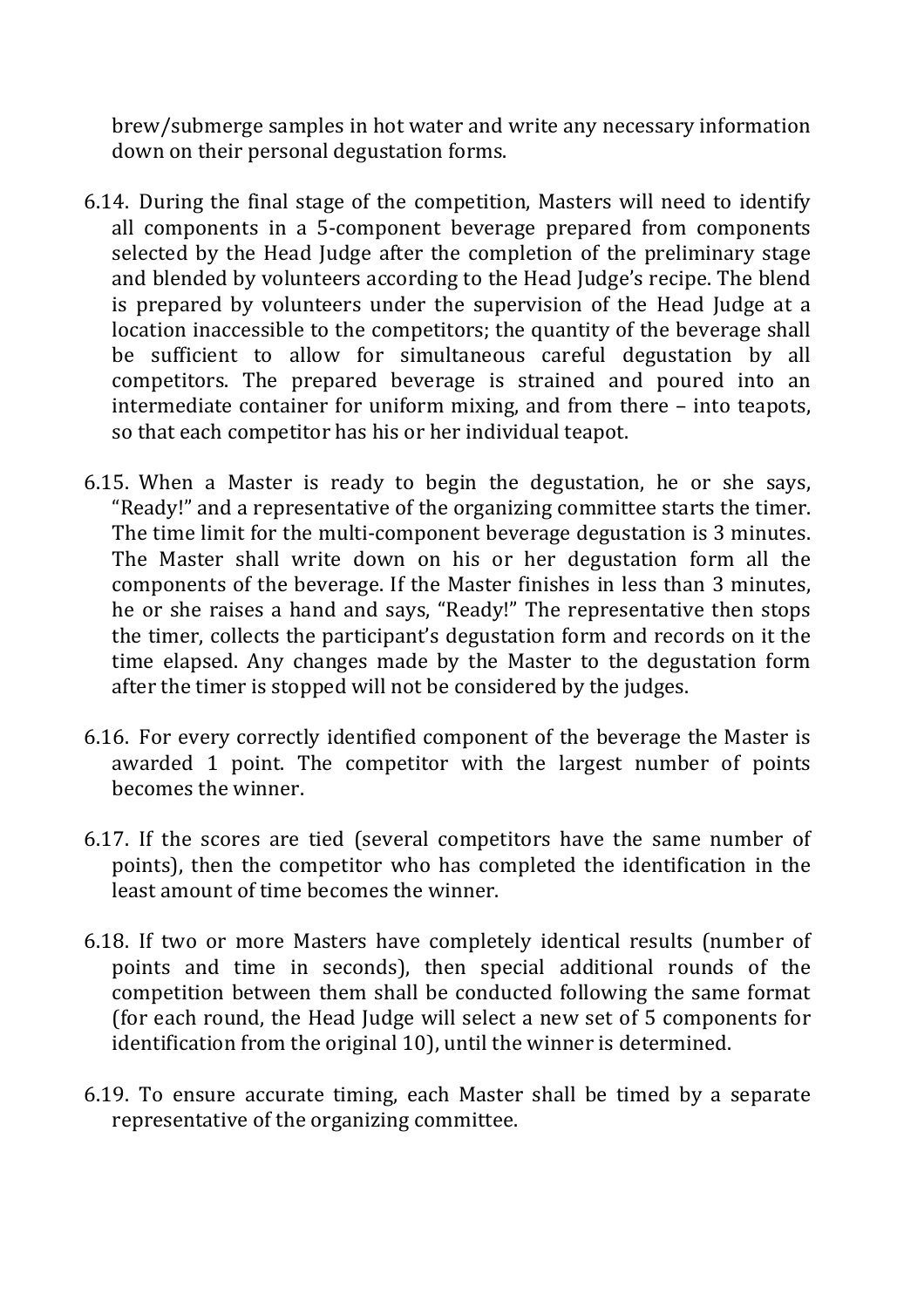## **7.** The conduct of the competition

- 7.1. Before the start of the competition, the Head Judge conducts a lottery to determine the order in which the Masters will perform. The precise method of the lottery must be announced in advance, and the lottery must be conducted with all interested parties present.
- 7.2. Depending on the number of competitors, the competition may have to be conducted in several rounds. The starting time of each round and the duration of intervals between rounds are determined by the organizing committee of the competition.
- 7.3. In addition to the time allotted for performance, each Master is given 5 minutes before and 5 minutes after his or her performance to set up/clean up the performance area, unless specified otherwise by the competition rules.
- 7.4. The performance area will include a table 75-90 cm in height, a working electrical outlet and a waste container. If requested, a Master will also be provided with a device for boiling water and a container for storing fresh water. All other equipment for the performance, including tea, accessories and teaware, is the sole financial and logistical responsibility of the Master. If necessary, the organizing committee may designate a special area for washing teaware and equipment and for storing equipment, ingredients and accessories brought in by the Masters; such an area may include a refrigerator and/or a freezer. The organizing committee is not responsible for any items stored in the area.
- 7.5. Any non-standard equipment used by a Master during performance (including musical equipment, equipment that constitutes a fire hazard and equipment that uses large amounts of electricity) must be approved in advance by the organizing committee. Musical/vocal accompaniment must not be offensive and must not violate any applicable copyright laws. Any additional equipment and decorations for use in the performance area must also be approved in advance by the organizing committee.
- 7.6. Only competitors, judges, designated volunteers, members of the organizing committee or accredited members of the press are allowed to enter the competition area.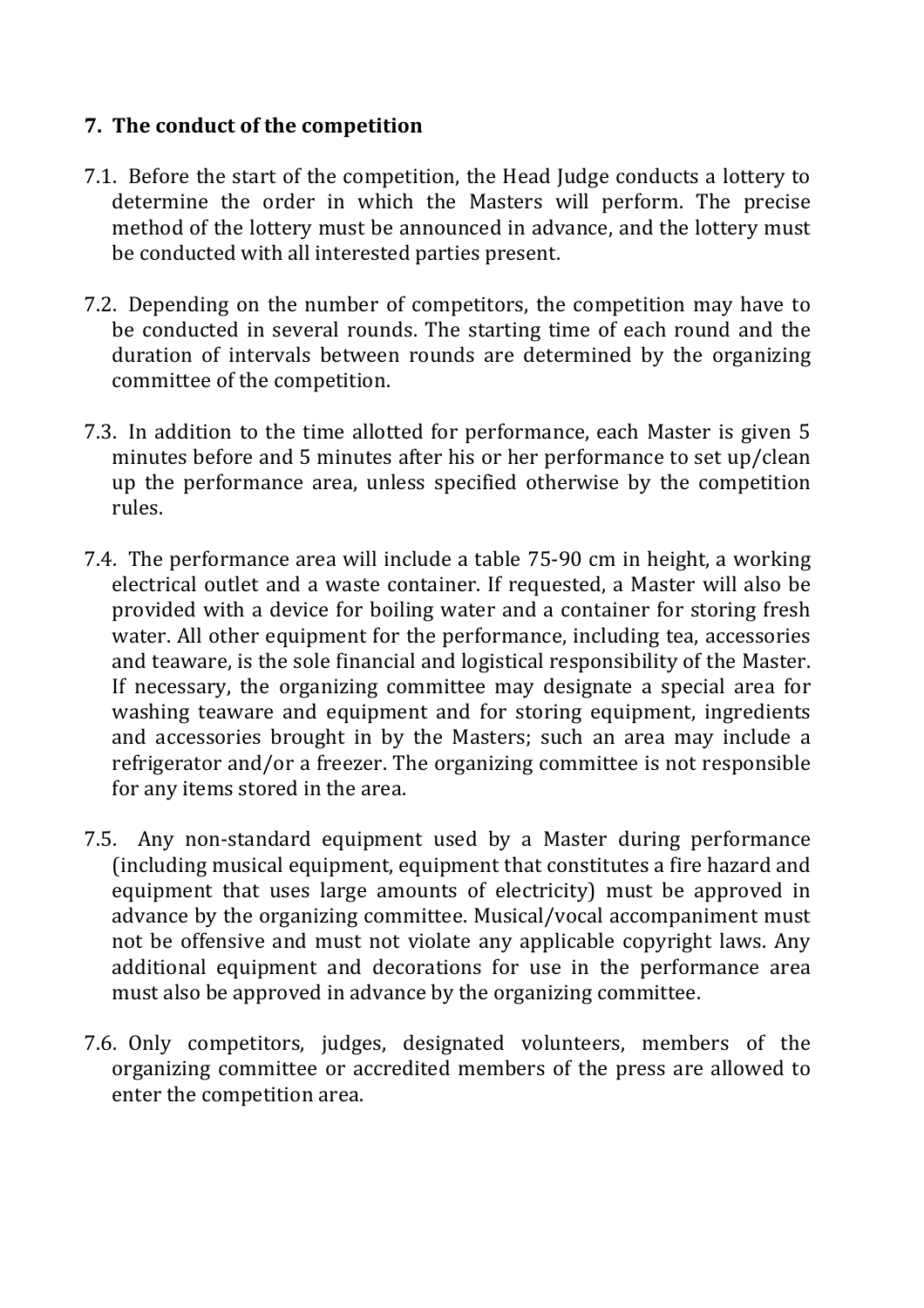- 7.7. A Master must be present within the performance area prior to the start of his or her performance. Any Master who is late for his or her performance shall be disqualified.
- 7.8. The competition may be videotaped and shown on a screen in the vicinity of the competition area. Internet broadcasts of the competition are also allowed.
- 7.9. The competition is facilitated by a host whose primary task is to introduce the Master, to signal the beginning of the timed portion of the competition, to issue time warnings (at 2 minutes and at 30 seconds before the end of the performance) and, if the Master wishes, to engage in a conversation with the Master in order to have a more rounded and authentic performance. In the Tea Preparation and Tea Pairing categories, Masters signal the end of their performance by uttering the phrase "Tea is ready"; in the Tea Tasting category, Masters signal by raising a hand and saying, "Ready!"
- 7.10. Any form of advertisement and/or product promotion during performances is prohibited. The mentioning of any brand names is permitted only in cases where such mentioning is unavoidable. For any violation of this provision the judges may reprimand the Master and deduct points from his or her score. For repeated violations, a Master can be disqualified. A decision to disqualify may also be made by an authorized representative of the organizing committee.
- 7.11. If a performance is interrupted due to the failure of equipment provided by the organizing committee, the timer shall be stopped. After the equipment has been fixed, the Master may choose to continue the performance or to start over.
- 7.12. If a Master needs additional equipment during performance, he or she may retrieve such equipment from the designated storage area. In this case, the timer will NOT be stopped. A Master is prohibited from receiving any assistance with bringing, installing or operating any additional equipment during the performance.
- 7.13. After the performance, the Master must clean up the performance area with the help from designated volunteers.

#### **8. Performance Evaluation**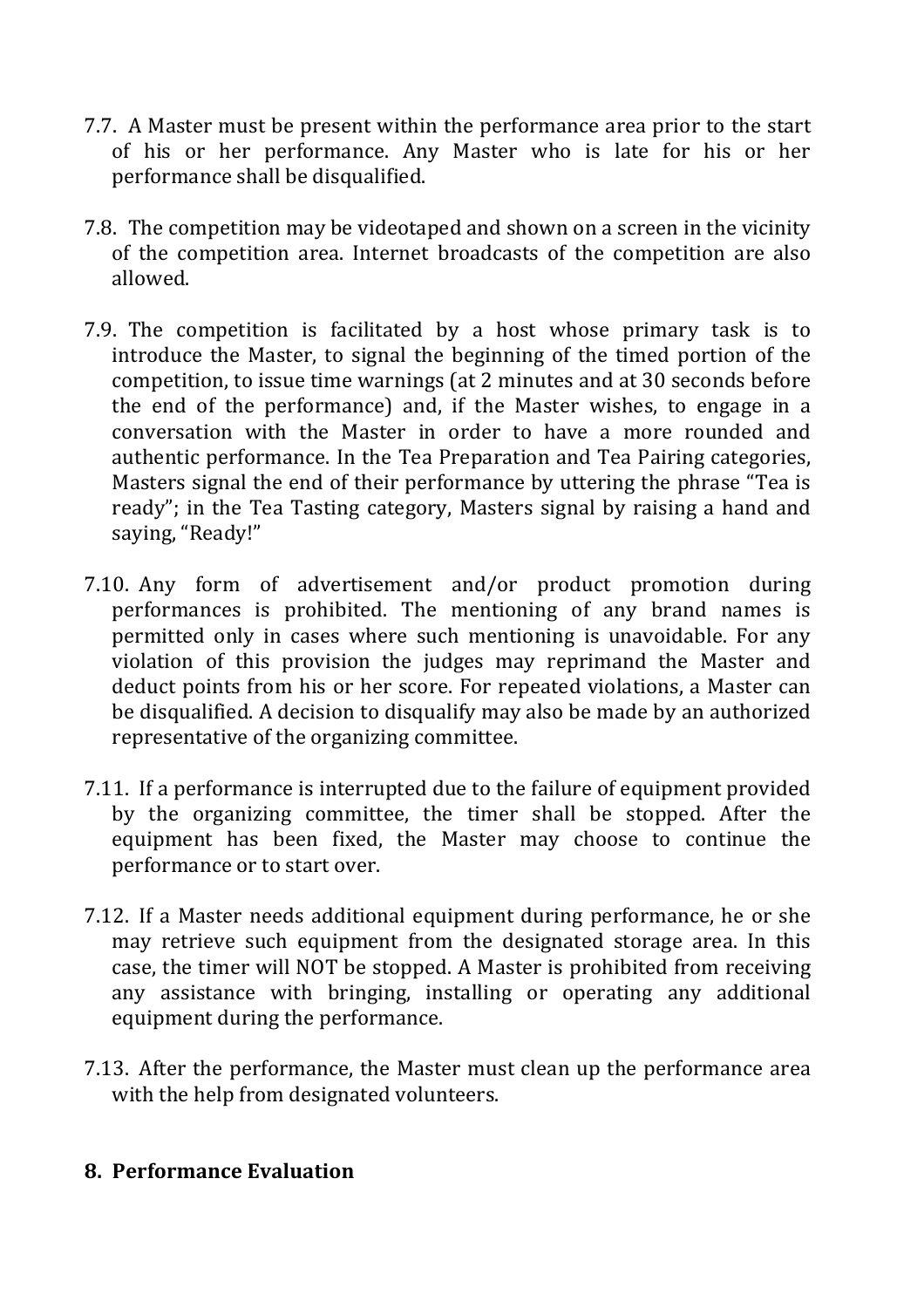- 8.1. The Head Judge of the competition is responsible for coordinating all evaluation-related activities and for calculating the scores during the final stage of the Cup; he or she is also responsible for overseeing the work of the judges during national qualifying rounds.
- 8.2. As a rule, judges shall be selected from among individuals who have extensive professional experience related to tea and a strong positive reputation in the industry. Occasionally, specialists from other areas whose expertise will enhance the quality of the evaluation may also be invited to serve as judges.
- 8.3. The Head Judge shall determine the total number of judges and appoint individual judges in coordination with the organizing committee of the competition. The number of judges, including the Head Judge and the Technical Judge, must be even. The Technical Judge shall be responsible for ensuring compliance with the Rules and with any additional competition rules set forth by the organizing committee of the competition; however, he or she does not participate in performance scoring. Persons affiliated with any of the competitors are prohibited from serving as judges, with the exception of the Technical Judge. If necessary, several groups of judges may be formed.
- 8.4. Judges must be impartial in assigning scores, entering their evaluations on the designated scoring forms.
- 8.5. The scoring rules and the format of scoring forms, including rules for deducting points for violations, must be established by the Head Judge and must be made public no later than 30 business days prior to the start of the competition.
- 8.6. The judges must be present in the immediate vicinity of the performance area. They may sit, stand or move around as they wish.
- 8.7. The judges are responsible for the quality of the evaluations and for the confidentiality of the scoring process.
- 8.8. If two or more Masters competing in the Tea Preparation and Tea Pairing category have identical scores, the Head Judge shall determine the winner by lottery.